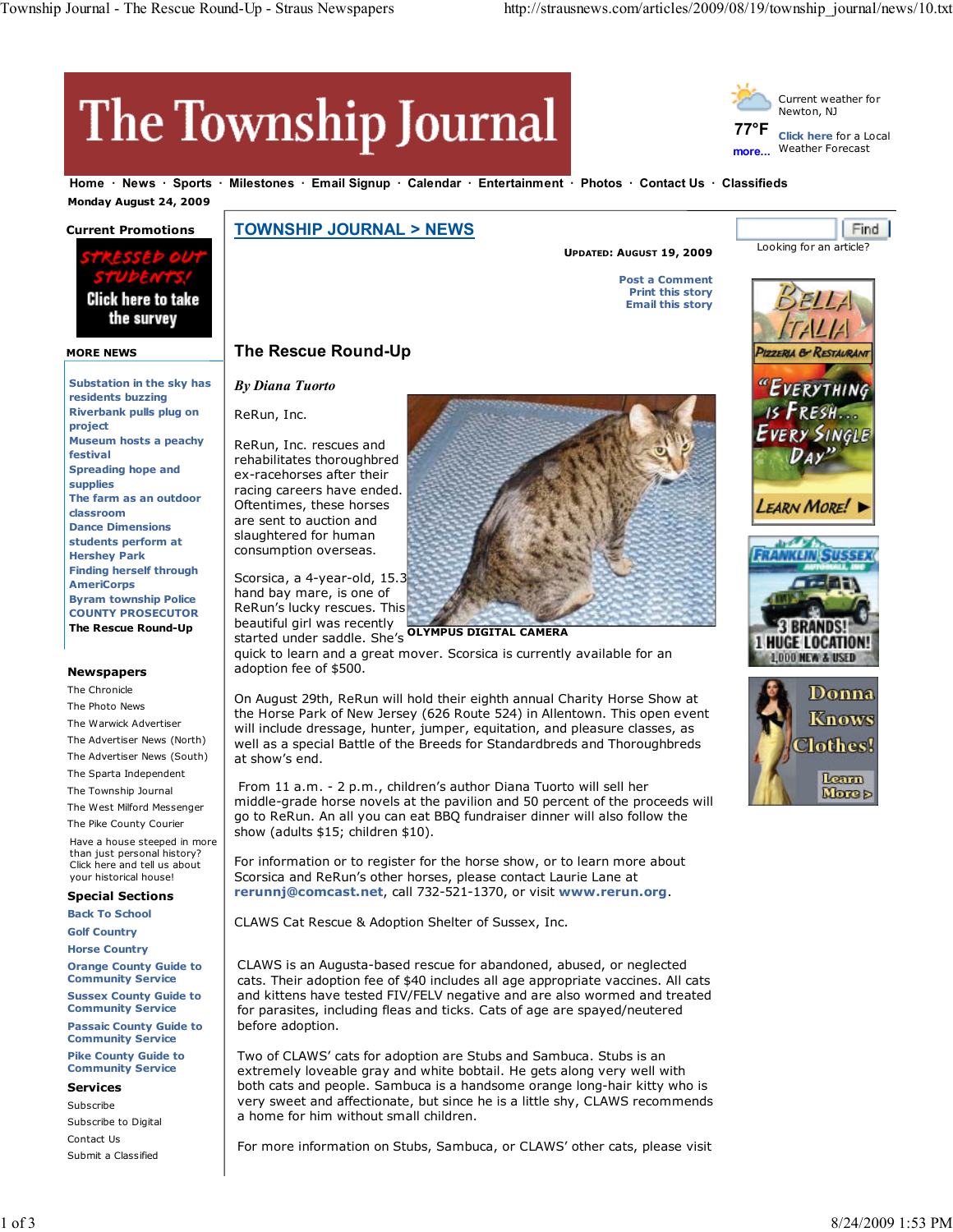Submit a Letter Submit a Press Release or Announcement

**clawscatshelter.com** or call 973-875-8540.

Noah's Ark Animal Welfare Association

**Search the archives Find an archived article. Advanced search form**

Elsa is a 5 year-old purebred ocicat who has a beautiful spotted shiny coat. Due to home overcrowding, Elsa and her kitty friend were surrendered to Noah's Ark. Elsa was a bit terrified living in a shelter atmosphere, so she was placed into foster care. She was cautious at first, but has become very affectionate. This sweet girl enjoys curling up with someone and purrs contently while being pet.

For more information on Elsa or other cats and dogs at Noah's Ark, please visit **www.noahsarknj.org** or call 973-347-0378.

Second Chance Pet Adoption League

Newman is a sweet 7-year-old dachshund mix who loves attention and just wants to be a constant lapdog. He is fine with other mellow dogs and cats and is looking for a calmer home with someone to love.

Luigi is a cute and funny little 3-year-old chihuahua/terrier mix rescued from death row at an area pound. He is an energetic, lovable fellow looking for an adult home that appreciates a "big dog personality" in a 10-pound package.

These dogs and many more can be seen at Second Chance's weekly pet adoptions every Sunday 12:30-3pm at the Animal Clinic of Morris Plains (3009 Route 10 East, Morris Plains, next to 5 Star Car Wash). Call 973-208-1054 or visit **www.secondchance.petfinder.com** for more information.

More rescues in need of volunteers, donations, or loving homes:

BARKS (Byram)- for cats and dogs - **www.barksinc.com** or 973-300-3185

Father John's Animal House (Lafayette)- for cats and dogs **www.sussex.petfinder.org** or 973-300-5909

Hippity Hop Rabbit Rescue (Somerville)- for rabbits **www.hippityhoprabbitrescue.com** or 908-393-2922

K.I.S.S. (Kitties In-need-of Someone Special, Inc.) (Hopatcong)- for cats**www.kiss.petfinder.com** or 973-670-2481

Mylestone Equine Rescue (Phillipsburg) - for horses of all breeds**www.mylestone.org** or 908-995-9300

Operation Sanctuary (Landing) - for cats - **www.operationsanctuary.org** or 610-628-9160

**Print this story** or 908-238-0814 **Email this story** Safe Haven Rabbit Rescue (Clinton) - for rabbits - **www.safehavenrr.org** Safe Hounds Beagle Rescue, Inc. (Sparta) - for beagle dogs**www.safehounds.com** or 973-729-8431

SharA*th*is At<sup>ticle</sup>: Animal Welfare Genter (Madison) - for cats and dogs-rati **www.sthuberts.org** or 973-377-2295

**www.exoticbirdsrefuge.org** or 973-827-1777<br>Post a comment about this story. Be sure to include your name and email to submit a comment. Please note that email addresses are for internal use only and will not be displayed<br>df अक्षिर MR @ankinaw &fp? & @ankina? | box & hat be an always and will not be displayed<br>df अक्षिर MR & MT and will always and Name: **lunar\_aradia@yahoo.com**. Under My Wing Avian Refuge (Franklin) - for exotic birds upcoming Rescue Round-Up, please contact Diana Tuorto at